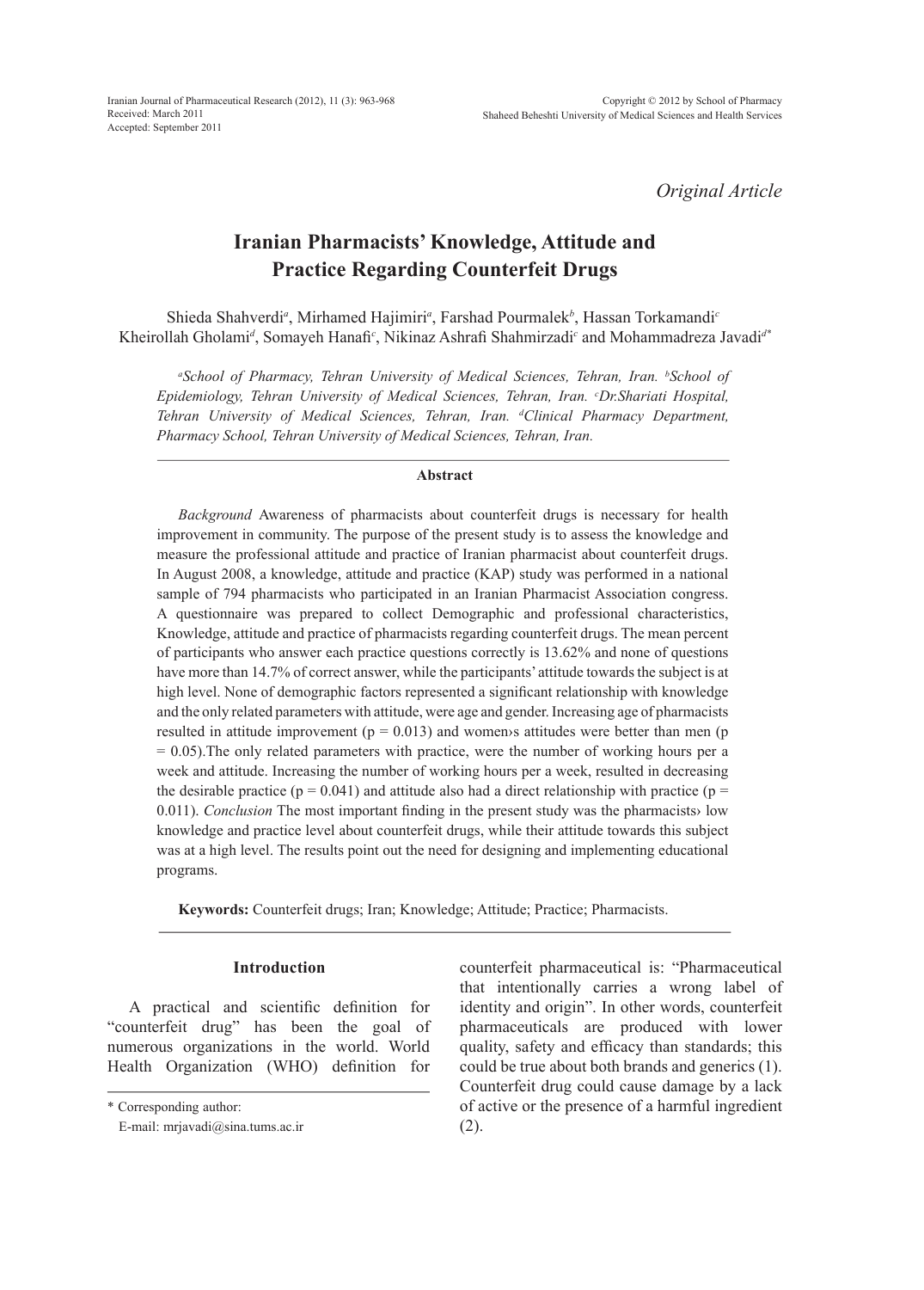Drug counterfeiting is a global problem; it has been reported in developing countries such as India, Peru, Niger, Nigeria, Southeast Asia and Pakistan as well as first world countries such as United States which resulted in establishing Counterfeit Drug Task Force (3-10). The problem of counterfeit drugs was addressed internationally in Nairobi at the WHO Conference of Experts on the Rational Use of Drugs in 1985 for the first time. The outcome of the conference was to establish an organization responsibile for achieving information and distributing data to governments describing the nature and magnitude of counterfeit drugs. WHO has highlighted the international profile of the problem but actions taken thus far to combat this problem have been insufficient(11-13).

Most of counterfeit reports on pharmaceuticals in industrial countries are related to novel and expensive medicines such as hormones, steroids and antihistamines which influence life style. In the other hand in developing countries most of counterfeit reports are about medicines used in life threatening diseases like Malaria, Tuberculosis and AIDS (14).

The first anti counterfeit network system called Rapid Alarm System (RAS) established in 2005 by ''WHO''. The member countries are committed to follow and instantly report illegal medicines distribution to RAS so that the other members can prevent their distribution (15).

In last few years there have been several unofficial and official reports on detecting counterfeit drugs in Iranian Pharmaceutical market. Geographically speaking, Iran is located in a transitional pathway to Europe from south Asian countries such as south Asia region which are important suppliers of counterfeit drugs. To prevent spread of counterfeit drugs in the country awareness of health care providers especially pharmacists is necessary for health care improvement in community; for that reason we started counterfeit drug Knowledge Attitude Practice study.

## **Experimental**

In August 2008 a Knowledge Attitude Practice (KAP) study performed in an Iranian Pharmacist Association congress. A questionnaire was designed to collect a) demographic data, b) professional characteristics; c) knowledge, attitude and practice of pharmacists regarding counterfeit drugs. Knowledge and practice questions were designed as multiply choice and written questions. Attitude questions were prepared based on likert scale. The questionnaire was pre-tested on a sample of 20 pharmacists to evaluate the reliability and clarity of the questions using Cronbach›s alpha coefficient. Test-retest reliability was examined on the same sample, after a week, via applying intra-cluster correlation coefficient calculation. The final questionnaire was used to collect data from the main population.

### *Statistical analysis*

In analyzing the results of the main population sample for the knowledge and practice questions, scores of 1 and zero were assigned to true and false answers respectively. For the attitude questions the score from 1 to 5 were assigned, 1 represented the lowest and 5 represented the highest attitude. The numerical variables (*e.g*. the number of working hours per a week), were described numerically.

To calculate the summary variables of knowledge, attitude and practice individually, the internal consistency reliability of the questions was first calculated using cronbach's alpha coefficient. If ignoring one or more questions caused an increase in cronbach's alpha, then that (those) question (s) were put aside from further illative analysis and cronbach's alpha was recalculated. Subsequently, the scores of answers to the questions in each series (knowledge, attitude and practice) were added together and the obtained variable was divided by its maximum score, so that it became a proportion of one.

Consequently, the three summary variables of knowledge, attitude and practice were achieved, which could possess an amount with in the range of zero to 1, for each person. To determine the effective factors on knowledge (the summary variable of knowledge), the independent variables with entry into the regression model, were used. Accordingly, in order to determine the effective factors on attitude, the summary variable of knowledge was added to the series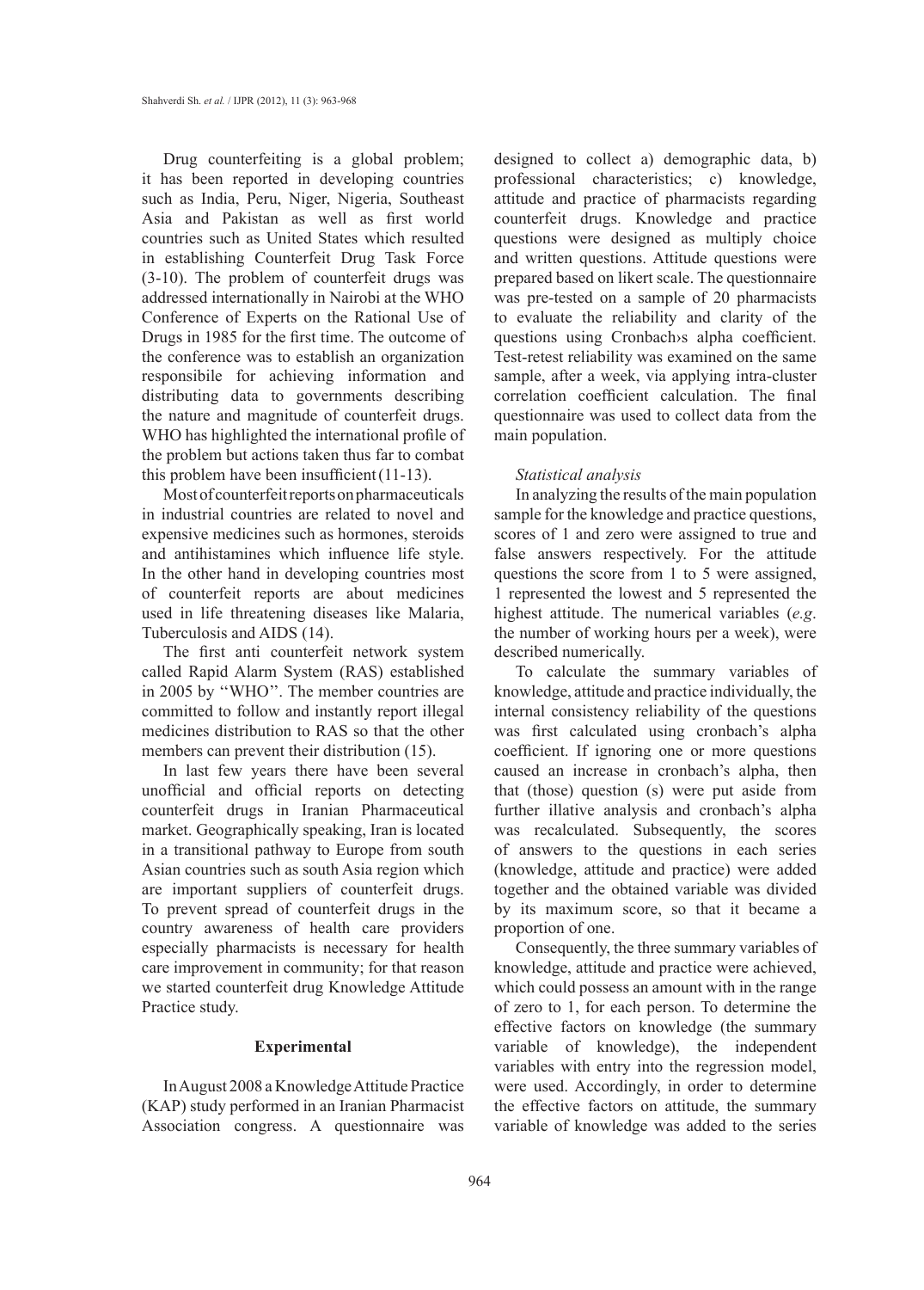**Table 1.** Selected characteristics of the study Population.

| <b>Characteristics</b>                                | <b>Result</b> |
|-------------------------------------------------------|---------------|
| Age(year)                                             |               |
| mean (min-max)                                        | $37(22-82)$   |
| Years passed since graduation (year)                  |               |
| mean (min-max)                                        | $11(1-52)$    |
| Number of professional activity hours per week (hour) |               |
| mean (min-max)                                        | $35(0-90)$    |
| Number of seniority years (year)                      |               |
| mean (min-max)                                        | $10(1-50)$    |
| Work positions (n)                                    |               |
| Community pharmacy                                    | 492 (67%)     |
| Hospital pharmacy                                     | $80(10.9\%)$  |
| Ministry of health<br>٠                               | $34(4.6\%)$   |
| Pharmaceutical company<br>$\bullet$                   | $38(5.2\%)$   |
| Faculty members of universities                       | $4(0.5\%)$    |
| Others                                                | 86(11.7%)     |

of independent variables, and to determine the effective factors on practice, both knowledge and attitude variables were added to the series of independent variables. The statistical significance level was considered as 0.05.

## **Results and Discussion**

Of 794 distributed questionnaires among the participants, 734 were completed and the response ratio is 92.4%.

### *Demographics information*

The age of the male population entering the study was 37 years. The majority of the population entered the study were male (57.3%). The median number of years passed their graduation, the number of professional activity hours per week and the years of professional experience were 11, 35 and 10 respectively. The participants› demographic and practice characteristics are listed in Table 1. The educational degree status of 726 repliers were as follows,  $692$  pharmacists  $(94.3 \%)$ with Pharm.D.,19 pharmacists (2.5%) with PhD, 10 pharmacists had a bachelorette and 6 pharmacists had a master degree in pharmacy. The workplace of 734 repliers is listed in Table 1.

#### *Knowledge, attitude and practice variables*

The data concerning the knowledge about counterfeit drug questions from 734 repliers are summarized in Table 2 in a descending order of true answers. According to this table none of questions related to "The selective method for the counterfeit drugs" have more than 21.5% correct answer. The question about "examples of drugs which are likely to be counterfeit" has the lowest correct answer.

The distribution of 734 repliers› answers to the attitude questions, in a descending order of the sum of answers representing positive and completely positive attitudes are shown in Table 3. Questions 1, 3 and 4 are about supply counterfeits drug in the exceptional circumstances. High percent of participants approved selling counterfeit drugs which are the same in packaging with the brand ones, have no significant therapeutic effects and during shortage periods, they are 69.4%, 72.8% and 53.5% respectively.

Questions 2, 5 and 7 discuss pharmacists' responsibility in prevention of adverse effect of counterfeit drugs, combat and supply of these drugs, respectively. Among participants, about 28% do not blame pharmacist in adverse drug events due to use of counterfeit drugs. Also 36.9% of participants believe that more than 50% of community pharmacies supply these kinds of medications. Surprisingly assessing the answers given for question 6, only 4% of participants believe that training courses may have affect on professional manner about this problem. The distribution of 734 repliers' answers to the practice questions listed in Table 4.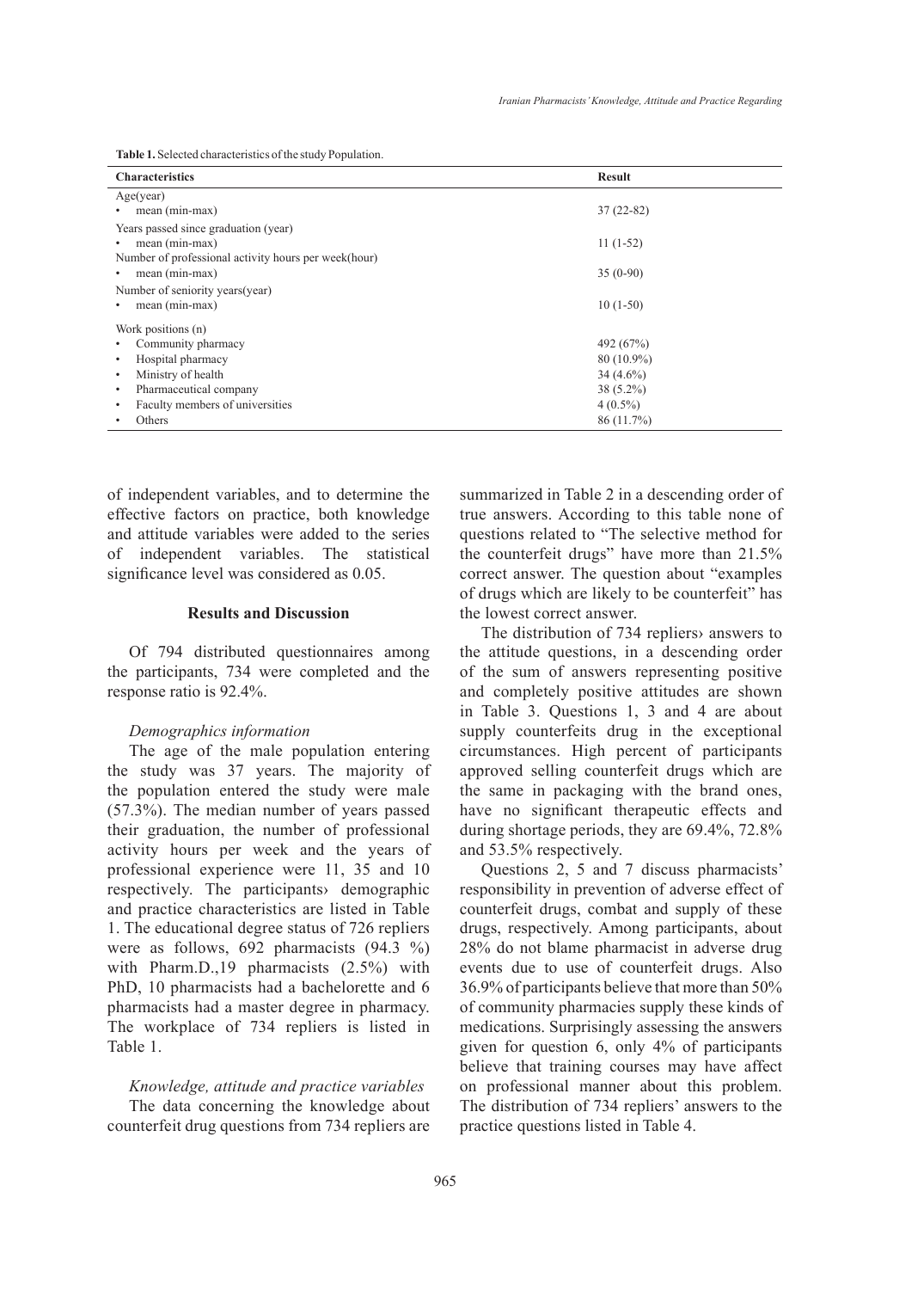|  |  |  | <b>Table 2.</b> Percentage of quality of knowledge answers. |
|--|--|--|-------------------------------------------------------------|
|--|--|--|-------------------------------------------------------------|

|                                                                        | <b>True answer</b> | <b>False answer</b> | No answer |
|------------------------------------------------------------------------|--------------------|---------------------|-----------|
| Knowledge variable                                                     | $(\%)$             | $(\%)$              | $(\%)$    |
| The selective method for the counterfeit drugs                         | 21.5               | 61.6                | 16.9      |
| Penalty for supplying products without manufacture or entrance license | 19.1               | 59.3                | 21.7      |
| The effective factors on producing counterfeit drugs                   | 18.5               | 65.9                | 15.5      |
| Examples of drugs which are likely to be counterfeit                   | 11.6               | 39.9                | 48.5      |
| Mean                                                                   | 17.7               | 56.7                | 25.6      |

## *The effective factors on knowledge, attitude and practice*

For both knowledge and attitude, none of the independent variables represented a significant relationship with knowledge and the only related parameters with attitude, were age and gender. Increasing age resulted in attitude improvement  $(p = 0.013)$  and gender also had a marginal relationship (at 0.05 level) with attitude, so that women›s attitudes were better than that of men  $(p < 0.05)$ . The only related parameters with practice were the number of working hours per week and attitude. Increasing the number of working hours per week, resulted in decreasing the desirable practice  $(p = 0.041)$  and attitude also had a direct relationship with practice  $(p = 0.011)$ .

The most important finding in the present study was the pharmacists' low knowledge

and practice level about counterfeit drugs, while their attitude towards this subject was at a high level. In addition, there was indirect relationship between working hours and the pharmacists› knowledge and attitude toward the counterfeit drugs. On the other hand, the critical factor which had increasing effect on practice level was the level of appropriate attitude. Interpretation of current study's findings must be done with respect to the biases and possible limitations of the study. The internal consistency of investigating knowledge questions was low which would be due to low number of knowledge questions in the final questionnaire. Considering the absolute number of attitude questions and their little internal consistency, it seems that the knowledge level is estimated lower than the real, while the people›s attitude towards the subject is at a very high level.

| <b>Attitude</b><br>variable | <b>Completely positive</b><br>attitude $(\% )$ | positive<br>attitude $(\% )$ | <b>Halfway</b><br>attitude $(\% )$ | <b>Negative</b><br>attitude $(\% )$ | <b>Completely negative</b><br>attitude $(\% )$ | No answery<br>$(\%)$ |
|-----------------------------|------------------------------------------------|------------------------------|------------------------------------|-------------------------------------|------------------------------------------------|----------------------|
| <b>Ouestion 4</b>           | 42.78                                          | 29.97                        | 11.04                              | 5.31                                | 2.32                                           | 8.58                 |
| <b>Ouestion 1</b>           | 46.73                                          | 22.62                        | 8.99                               | 8.86                                | 3.95                                           | 8.86                 |
| <b>Ouestion 3</b>           | 29.43                                          | 24.11                        | 18.94                              | 14.31                               | 5.18                                           | 8.04                 |
| <b>Ouestion 2</b>           | 17.71                                          | 24.93                        | 20.98                              | 16.35                               | 11.58                                          | 8.45                 |
| <b>Ouestion 7</b>           | 12.40                                          | 24.52                        | 19.75                              | 19.62                               | 13.35                                          | 10.35                |
| <b>Ouestion 5</b>           | 6.95                                           | 11.31                        | 16.21                              | 34.20                               | 23.57                                          | 7.77                 |
| <b>Ouestion 6</b>           | 1.50                                           | 2.59                         | 10.63                              | 36.78                               | 41.01                                          | 7.49                 |
| Mean                        | 22.50                                          | 20.01                        | 15.22                              | 19.35                               | 14.42                                          | 8.51                 |

Question 1: In exceptional cases it is fine to use counterfeit drugs which packed different from original ones.

Question 2: In the case of any adverse reaction caused by a counterfeit drug, the dispensing pharmacist is the major responsible.

Question 3: In the case of medication shortage, it's fine to provide it from unofficial (not registered) supplying source.

Question 4: It is fine to dispense some counterfeit drugs which are not vital to treat diseases.

Question 5: Individual pharmacists' intervention can prevent dispensing of counterfeit drugs.

Question 6: Educational programs can provide pharmacists enough knowledge to prevent dispensing of counterfeit drugs.

Question 7: More than 50% of pharmacies nationwide are dispensing counterfeit drugs.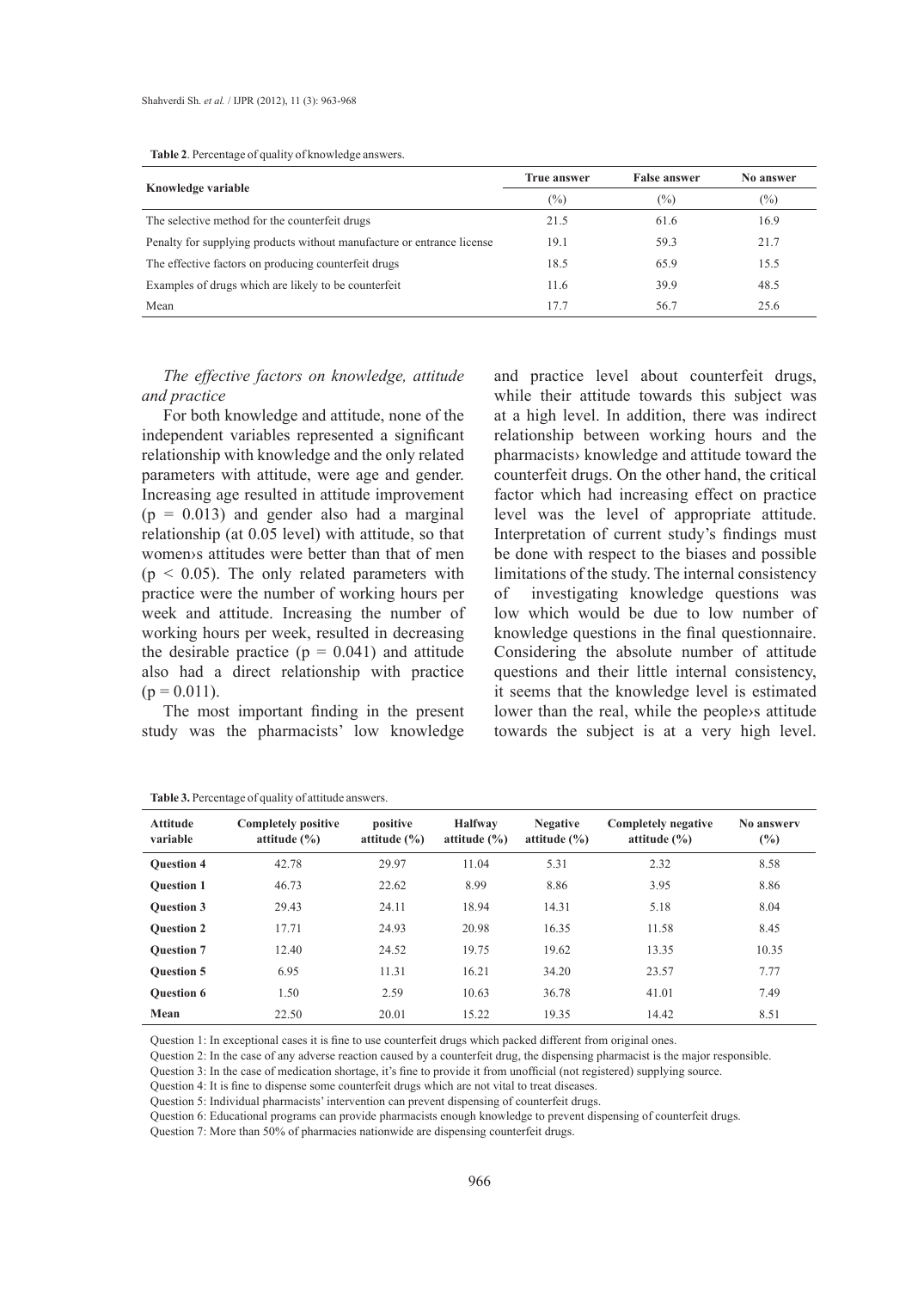**Table 4.** Percentage of quality of Practice answers.

| <b>Practice variables</b>                                                                                                                                                                                                                                                                                   | True practice | <b>False practice</b> | No answer |
|-------------------------------------------------------------------------------------------------------------------------------------------------------------------------------------------------------------------------------------------------------------------------------------------------------------|---------------|-----------------------|-----------|
|                                                                                                                                                                                                                                                                                                             | $(\%)$        | $\frac{6}{2}$         | (%)       |
| A patient refers to your pharmacy, complaining about acute and serious side effects<br>due to the regular consumption of a drug and says that these problems did not occur<br>using the same drug with the old packing. Do you contribute these problems to the<br>possibility of using a counterfeit drug? | 14.17         | 17.98                 | 67.85     |
| Do pharmacists accept to distribute a drug if it is entered the country illegally?                                                                                                                                                                                                                          | 14.44         | 28.75                 | 56.81     |
| Have your counterpart pharmacists, has ever encountered foreign drugs which had<br>been proven to be counterfeit?                                                                                                                                                                                           | 14.71         | 32.43                 | 52.86     |
| Do your counterpart pharmacists usually have economic exchange with sellers and<br>suppliers of drugs without a manufacture license or distribution permit from the<br>health ministry?                                                                                                                     | 13.76         | 35.29                 | 50.95     |
| Do your counterpart pharmacists inform the authorities, if the suppliers of<br>counterfeit drugs referred to them?                                                                                                                                                                                          | 14.44         | 54.5                  | 31.06     |
| Have you ever passed any special training course about identifying counterfeit<br>drugs and dealing with this problem?                                                                                                                                                                                      | 10.08         | 79.7                  | 10.22     |
| Mean                                                                                                                                                                                                                                                                                                        | 13.62         | 41.42                 | 44.96     |

Although there is maximum knowledge about the selective method for identifying counterfeit drugs, knowledge about the objective examples of drugs likely to be counterfeited, is at the lowest level. The attitude level towards the unexceptionable supply of counterfeit drugs is the highest. On the other hand, the attitude level towards the effectiveness of pharmacist's individual practice or the usefulness of training in field of counterfeit drugs is at the lowest level compared with the other attitude questions.

Although it is reported in the sample study that the appropriate practice has a direct relationship with appropriate attitude but in real life situation the appropriate practice level is not the same as appropriate attitude level. In order to convert the appropriate attitude to the appropriate practice, supportive changes in people›s decision making structure and in the environment of making decision are required. These changes could include implementing appropriate rules and regulations in the field. Lower practice level of the pharmacists with higher working hours show that increasing the number of working hours lowers the standards and/or quality of practice. Investigating the origin of patients› problem which has developed after consuming a new pack of drug is the most appropriate Practice for discovering a counterfeit drug. Attending

training courses about counterfeit drugs had the lowest rate in the practice among the pharmacies in the field. Exchanging counterfeit drug with suppliers and not informing the authorities about this practice was also reported among the pharmacists practicing in the field.

These findings suggest that there is a great need for training pharmacists in the field of counterfeit. Also there is a lack of appropriate legislation and vacuum of regulatory control against the supply of counterfeit drugs.

## **Conclusions**

In conclusion, the findings from this study extend the understanding of the knowledge, attitudes, and practice regarding counterfeit drugs among pharmacists and they point out the need for designing and implementing educational programs. This training should be teaching pharmacists how to identify these drugs and how to inform the responsible authorities about counterfeit drugs suppliers.

# **Acknowledgment**

This research has been supported by Tehran University of Medical Sciences and Health Services grant. We also would like to thank the